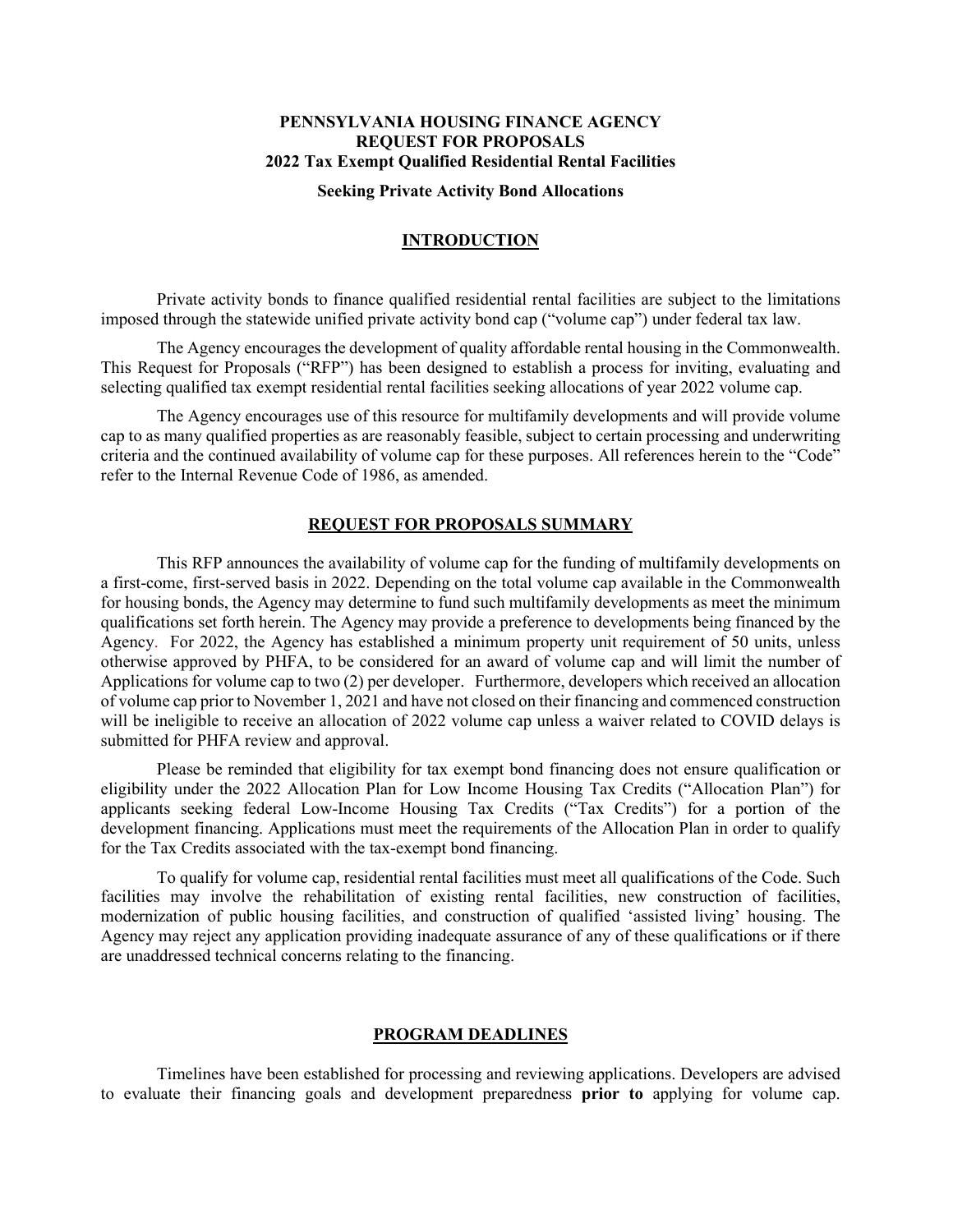Applications not meeting the minimum qualifications or otherwise failing to evidence an ability to meet applicable deadlines may be rejected at any time by the Agency.

For 2022, the Agency will use a two-step application process which includes the submission of a Preliminary Application followed by a full Underwriting Application. Preliminary Applications will be accepted by the Agency, on a first come, first served basis, on or after **March 25, 2022** until **April 29, 2022**. The Agency will evaluate complete Preliminary Applications based on the requirements set forth herein within 60 days from the receipt of the Preliminary Application. If the Preliminary Application is approved by Agency staff, applicants may submit a full Underwriting Application. Underwriting Applications will not be accepted after **June 30, 2022** . In the event a Preliminary Application is rejected by the Agency, applicants will not be allowed to resubmit the application in 2022.. The Agency may extend any deadline based upon volume cap availability and evidence of the applicant's ability to meet appropriate timeframes. All applicants are urged to submit complete Preliminary Applications early to ensure adequate processing time for consideration of an allocation of volume cap and to best ensure that all financing activity will be completed within program timeframes.

The Agency will attempt to complete its review of the full Underwriting Application and provide a preliminary allocation within four months from the receipt of this submission. (Portfolio applications, consisting of the acquisition/rehabilitation of several existing, occupied developments to be financed under a common ownership as one project, will generally take longer to process.) Also, projects involving federal approvals including, but not limited to, Rental Assistance Demonstration ("RAD") or other HUD rent increases are urged to have these processes completed prior to application. Once a preliminary allocation of volume cap for a housing facility is approved by the Board, the developer and its bond finance team **must** close on the real estate and financing, issue bonds and commence construction **within ninety (90) days of the approval date**. To ensure time for Agency staff processing, in no event will closings be allowed after December 16, 2022. All development funding must be in place and actual construction or property rehabilitation contracts must be completed, without condition; escrow or construction bridge loan closings will not satisfy the Agency's closing requirement. Failure to finalize all aspects of development and bond financing within this time period and to submit all required pre-closing and closing documentation to the Agency may result in recapture of the reserved volume cap and forfeiture of the non-refundable application processing fee. Developers and bond issuers are advised to review funding sources, commitments and financing structures to ensure they can meet all deadlines for year 2022 submissions. Developers using local bond issuers for their transactions will not be able to "carry forward" unused volume cap at the end of the year and the Agency will strictly monitor deadlines.

If Agency tax exempt bond financing is requested, please provide notice to the Agency at least 14 days prior to Preliminary Application submission in the form of the Tax-Exempt Term Sheet with a proposed operating budget. (The applicable forms may be found on PHFA's website and submitted directly to PHFA's Manager of Multifamily Underwriting.)

# **PRELIMINARY APPLICATION REQUIREMENTS**

For 2022, applicants must submit a Preliminary Application for consideration, which will consist of the submission of a Preliminary Application Fee in accordance with the Agency's Fee Schedule and each of the following items outlined in the 2022 Multifamily Housing Application Package ("Application Package") and Guidelines ("Guidelines").

- Tab  $1$  Development Synopsis;
- Tab 2 Multifamily Housing Core Underwriting Application
- Tab  $7 -$  Appraisal (if required);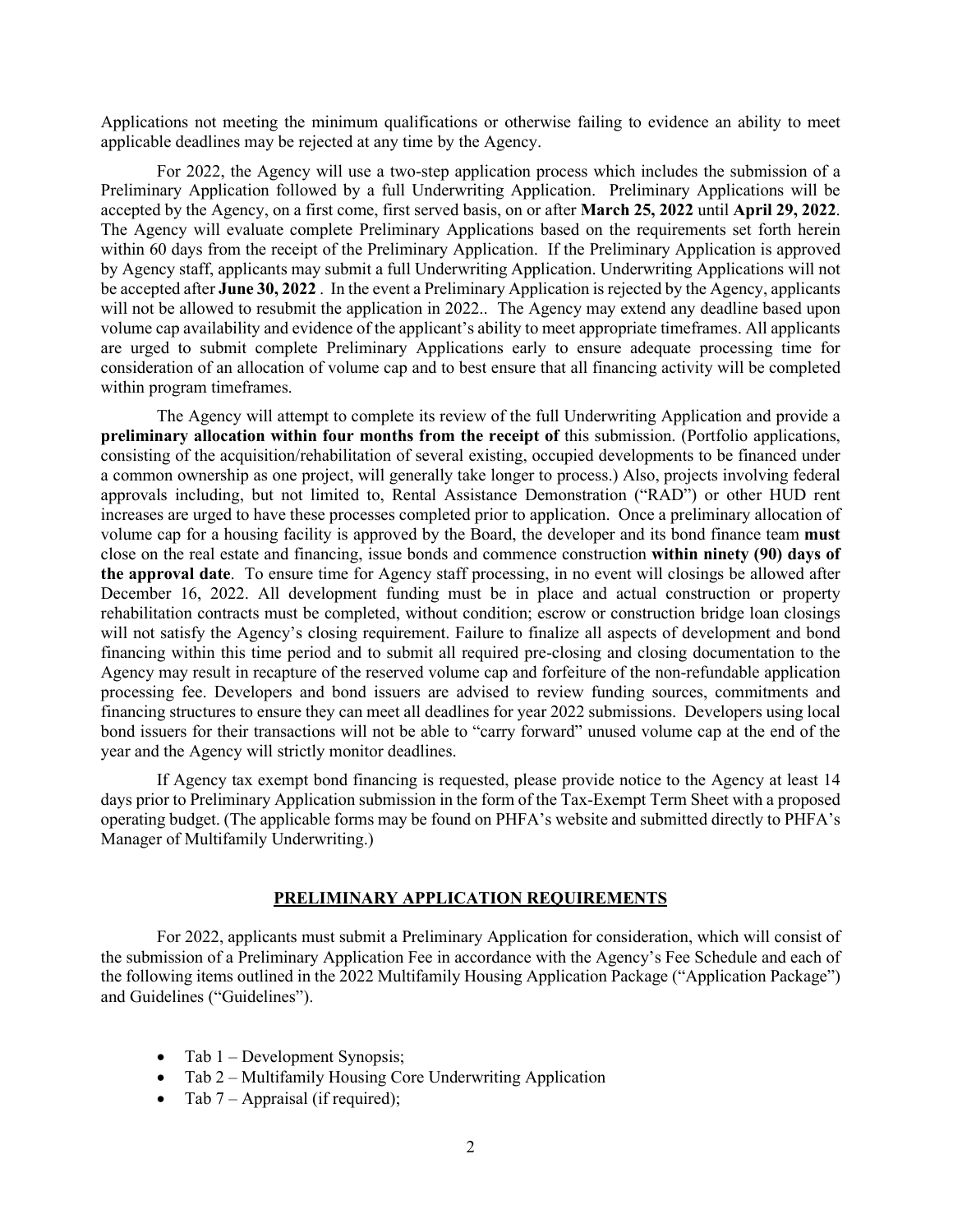- Tab 21 Construction and/or Permanent Financing Letters of Intent (including commercial space if mixed-use building);
	- o The Agency strongly encourages utilization of its first mortgage products in all affordable multifamily developments including tax credit financings. Applicable rates, terms and conditions are available on our website. For more information, please contact the Agency.
	- o Applicants seeking more than \$25M in volume cap may be required to use PHFA as bond issuer;
- Tab 39 Bond Strategy Summary;
- Identify all required HUD and/or Public Housing Authority approvals and provide a detailed timeline for approval; and
- Identify all required municipal approvals (zoning, subdivision, lot consolidation, land plan) and provide a detailed timeline for approval.
- Submit copies of existing Indenture of Restrictive Covenants.

Applications seeking Tax Credits must submit the following:

- Tab 3 Preliminary Self Ranking;
- Tab 23 Syndication/Equity Investment Information; and
- Tab 29 Waiver Requests. Identify all Tax Credit Program waiver requests that will be sought in connection with the award of Tax Credits, including, but not limited to, development and unit amenities, maximum basis and development cost limits, and accessible and affordable unit policy.

Upon receipt of the Preliminary Application, Agency staff will review the above submission documents for financial viability. Tax Credit applications must also demonstrate the ability to meet the threshold criteria and minimum scoring criteria set forth in the Allocation Plan. Within 60 days of receipt of the Preliminary Application, Agency staff will provide written approval (or rejection) of the Preliminary Application.

# **UNDERWRITING APPLICATION REQUIREMENTS**

Applicants that successfully complete the Preliminary Application will be invited to submit a full Underwriting Application, which will consist of ALL applicable submission requirements in the Application Package. The applicant and the proposed bond issuer must jointly submit online a completed Underwriting Application plus one hard copy. (The Application Package is available on the Agency's website, [www.phfa.org.](http://www.phfa.org/)) The Underwriting Application must be consistent with the approved Preliminary Application including, but not limited to, the proposed rent and income structures, approved operating budget, development team members, financial sources and structures, development site. **Any substantial change or modification from the approved Preliminary Application will result in the Agency's rejection of the Underwriting Application.**

Each application for tax exempt issuing authority must be prepared in accordance with the Guidelines and must include all required submission requirements in the Application Package, including fees. The Application Package must include a narrative outlining the following:

- Qualification under the relevant bond financing sections of the Code;
- Qualification for Tax Credits under Section 42 of the Code, if applicable, and a supporting letter from counsel or a certified public accountant experienced in the Tax Credit Program;
- Oualification of the development team and the bond financing team;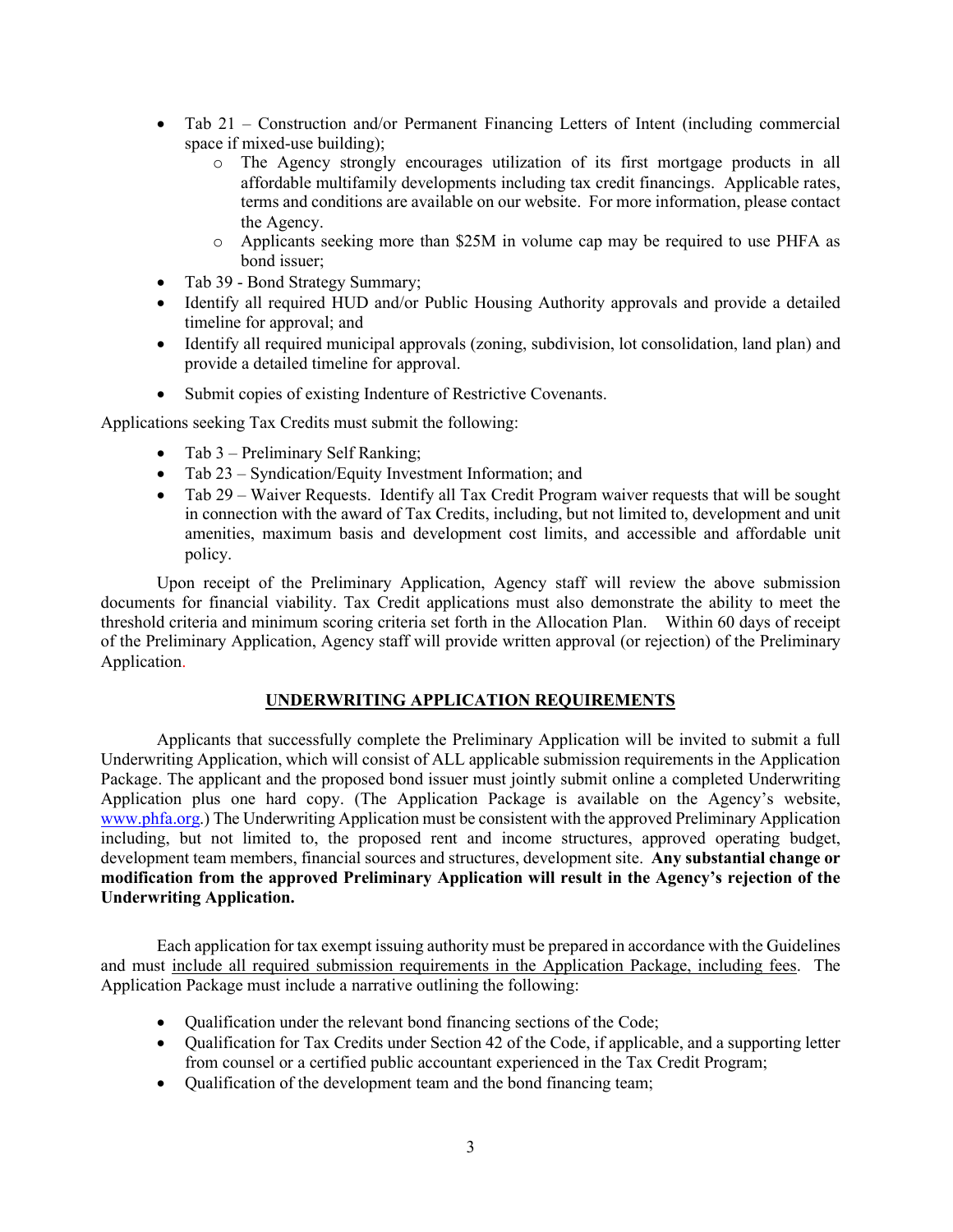- Evidence of financial feasibility of the facility and detailed description of bond financing structure;
- Evidence of commitment of all necessary financing sources;
- Ability to support a 40 year minimum affordability period for low income tenants or a demonstrable feasible plan to convert the development to affordable homeownership at the end of the 15 year initial compliance period; and
- Demonstration of an adequate market for the units, without adversely affecting or impairing existing or proposed rental properties in the proposed development locale and without resulting in overconcentration of affordable units.

A letter must be included with the application, addressed to the Agency, signed by the owner, general partner or sponsor as well as the proposed bond issuer (if other than the Agency) outlining the bond financing structure and identifying each of the following (with names, addresses and phone numbers):

- The proposed bond issuer;
- Development ownership entity and principal partners or guarantors;
- Bond counsel to the issuer (for local bond issuers only);
- Underwriters or placement agents, if any;
- Underwriter's counsel, if any; and
- All other entities involved in the financing (i.e., rating agencies; bond insurer; letter of credit bank; bond trustee; and credit enhancement entity).

In outlining the bond structure, the letter should include, at a minimum, the following:

- The amount of the volume cap request;
- Whether there will be more than one series or subseries of bonds (whether tax exempt or taxable), and if the bonds will be used for construction financing, permanent financing, or both;
- The term of bonds. If any portion of the bonds will be taken out by another financing source, identify the source and provide a letter outlining take out terms;
- The purchaser of the bonds if there will be a private placement.
- Developments utilizing local issuers other than PHFA must provide evidence, satisfactory to the Agency, that the governmental unit which issued the bonds has made a determination of the financial feasibility of the project and qualification as a low income housing project as required by Section  $42(m)(2)(D)$ .

In the event the Agency is not the bond issuer, the bonds must receive an investment quality rating from one of the nationally recognized rating agencies (or otherwise meet the Agency criteria to ensure that the bonds are maximizing and reasonably achieving market opportunities).

# **SUBMISSION OF APPLICATION FEES IDENTIFIED IN THE GUIDELINES**

Upon submission of a Preliminary Application for a single project being financed with Tax Exempt bonds, the applicant is required to pay a Preliminary Application Fee in accordance with the Agency's Fee Schedule. Applicants that are authorized to move forward and interested in submitting a full Underwriting Application are required to pay one-half of the estimated Tax Credit Allocation Fee with the Underwriting Application. The final Tax Credit Allocation Fee will be based on the amount of Tax Credits determined to be available to the project at the conclusion of the Cost Certification review. If the Agency is requested to complete the Section 42(m) review for another issuing agency, an additional fee in accordance with the Agency's Fee Schedule is due with the request (and all materials must be submitted at least three (3) weeks before closing). These fees are nonrefundable and will be retained by the Agency if the Project fails to meet timelines or proceed to closing for any reason.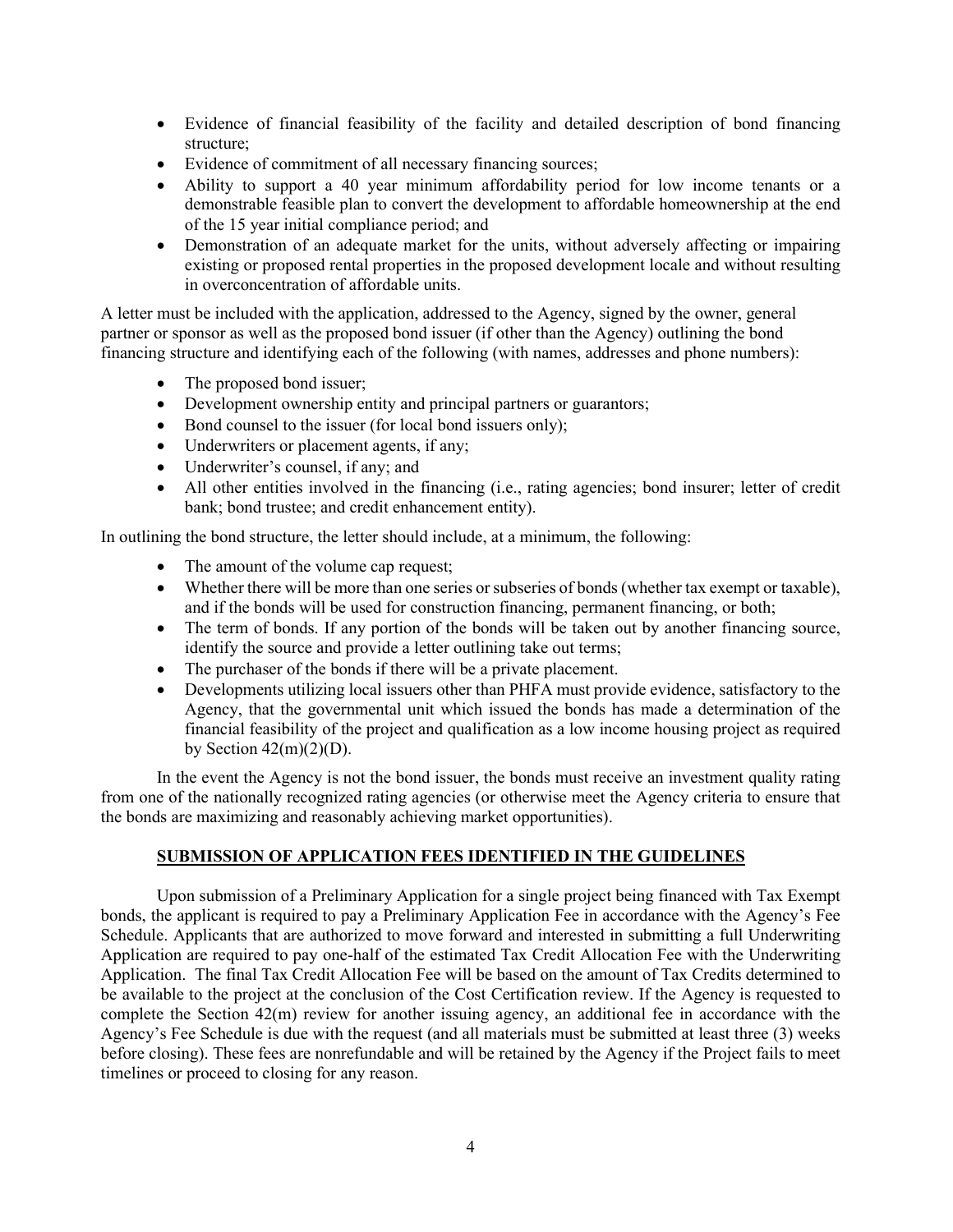Additionally, any and all costs incurred in this application process are the sole responsibility of the applicant. Upon Board approval of the tax exempt bond financing (or appointment of bond counsel, if earlier), deposits toward the bond issuance fees will be required. For projects using the Agency as bond issuer, reimbursement agreements covering all costs and expenses to be incurred by the Agency will be required. The Agency will select and assign all professionals to the financing team if it serves as bond issuer (including bond counsel and trustee). Please note that fees are subject to change.

# **MINIMUM CRITERIA FOR AGENCY REVIEW**

To be considered, developments must meet the minimum qualifications set forth below:

- The volume cap requested may not exceed the amount needed to reasonably support the financing structure. (The Agency may disallow applications for volume cap for construction financing if the applicant has another source of permanent financing, such as PennHOMES, which reduces the financing on a dollar for dollar basis. Such disallowance is not intended to discourage leveraging HOPE VI and other public housing funds);
- Evidence of qualification under the relevant bond financing sections of the Code;
- Evidence of qualification for Tax Credits, if applicable;
- Evidence of qualification of development team and bond financing team;
- Evidence of financial feasibility of facility and cost efficiency of bond financing structure. The Agency reserves the right to impose a cap on any volume cap requests;
- Evidence of commitment of all long term development financing sources;
- Evidence of ability to support a 40 year minimum low income set aside period or a feasible financial conversion to affordable homeownership at the end of the qualified project period;
- Evidence and support of adequate market for the units;
- Demonstration that the development will not adversely impact other affordable housing properties in the identified market area, cause displacement or result in overconcentration of affordable units;
- Evidence of accessibility and/or VisitAbility design features in the development to the greatest extent economically feasible;
- Evidence of outreach to minority, women's, disadvantaged and/or veteran's businesses to be part of the development team.
- Demonstration that the development will be able to close on all financings and commence construction or rehabilitation within six (6) months from the application submission date or **December 16, 2022**, whichever is earlier, which may include evidence of zoning, regulatory, lender and all third party approvals.
- All funded applications will be required to comply with Agency reporting and recordkeeping, and unit accessibility requirements set forth in the Agency's program.

# **FUNDING PRIORITIES OF THE PROGRAM**

The Agency will give priority to developments that best demonstrate the following characteristics:

- Ability to quickly and efficiently close their financing, commence and complete construction;
- Maximal efficiency of all financing resources and structure;
- Provision of quality housing within the community for persons with greatest need;
- Affordability of development's rents;
- Evidence the development affirmatively furthers fair housing in conformance with specific goals identified in the Assessment of Fair Housing of the Commonwealth or of a regional or local government or political subdivision;
- Reasonableness of costs for financing structure;